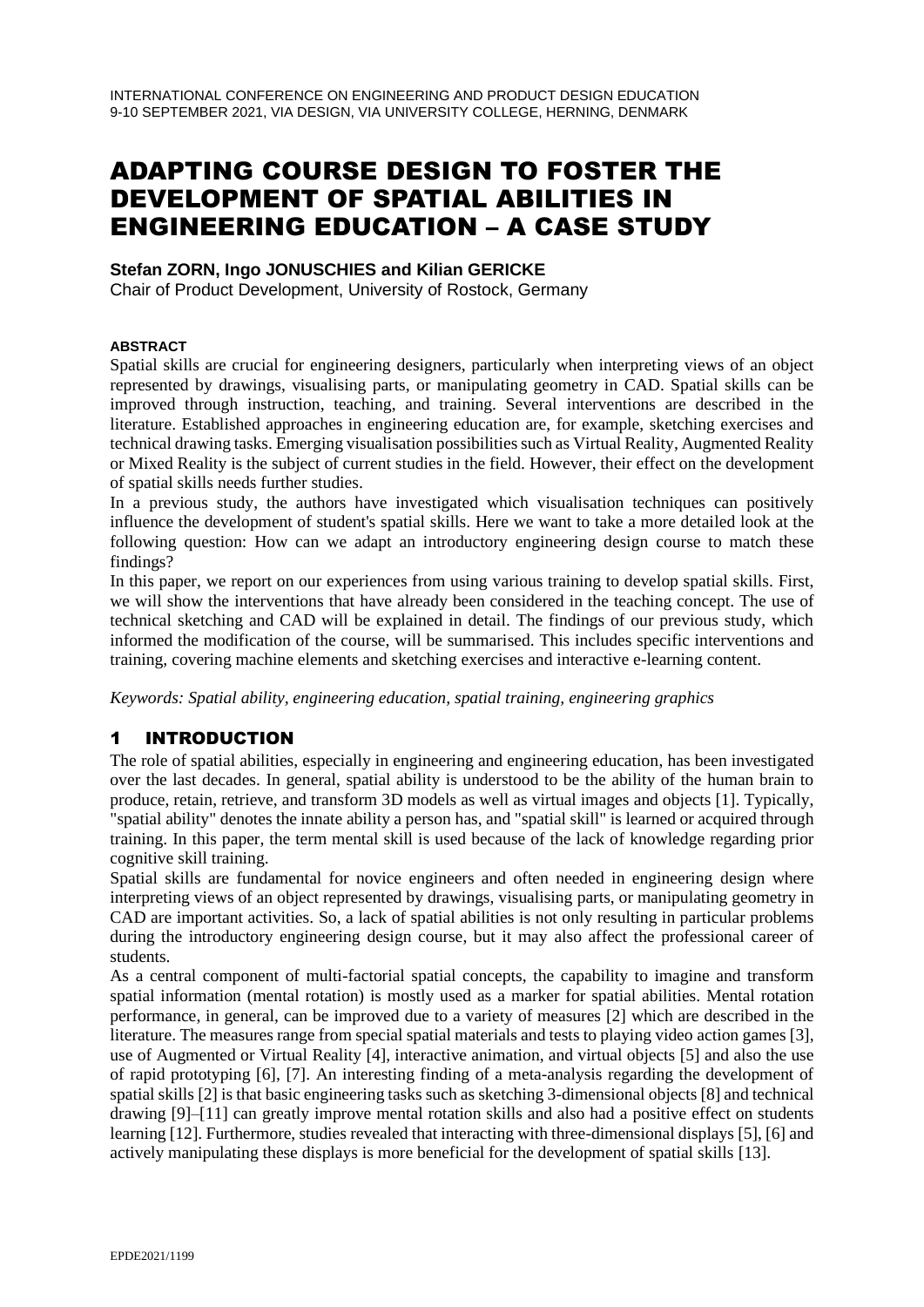The studies examined in the meta-analysis indicate various training options, which are, however, for the most part, considered and examined in isolation.

This led to the following questions for the design of the engineering design course:

- Which measures described in the literature are most appropriate for the engineering design course?
- How can the effectiveness of the implemented measures be assessed?
- How do the studies, in turn, inform the design of the course?

The paper is structured as follows. First, we shortly describe the original course design and addressing research question 1. Afterwards, the paper addresses the second research question by reporting an empirical study conducted previously by the authors [14]. The paper concludes by explaining the adaptation of the course.

### 2 ORIGINAL COURSE DESIGN

The introductory engineering design course which lasts 14 weeks is offered during the student's first semester. The total number of course participants averages around 200 students enrolled in different study programmes including mechanical engineering, biomedical engineering, industrial engineering but also mechatronics and prospective teachers.

This course is focused on teaching theoretical content regarding construction theory and technical representation and also developing individual skills. During the course, the students learn the basics of descriptive geometry, technical freehand-sketching, engineering graphics, and technical drawings' conventions [\(Figure 1\)](#page-1-0). Of the measures to foster spatial imagination mentioned in the introduction, technical sketching was thus already implemented in the course design.



- Orthogonal Multiview projection
- Geometrical construction of cuttings and intersection between multiple bodies (2D in orthogonal projection)
- Sketching elementary elements and objects
- Procedures for sketching more complex structures
- drawing including line types, representation of technical objects, entry of dimensions, sectional views
- CAD Training (Constructing the parts and deriving technical drawings)

#### *Figure 1. Main topics of the course*

<span id="page-1-0"></span>In addition to the lectures and exercises in the individual subject areas, the acquired knowledge is tested with the help of test exercises. These tests also serve as a prerequisite for the examination and have to be completed by all course participants. The tests covered basic elements in orthogonal projection (digital multiple-choice test) and the geometric construction of three-dimensional intersection between two bodies (manually on paper). Furthermore, there was a three-staged task covering all topics. The first part was the making of a scale freehand sketch of a previously unknown technical object. This sketch should contain an isometric view in addition to the three main views. Subsequently, in section two, the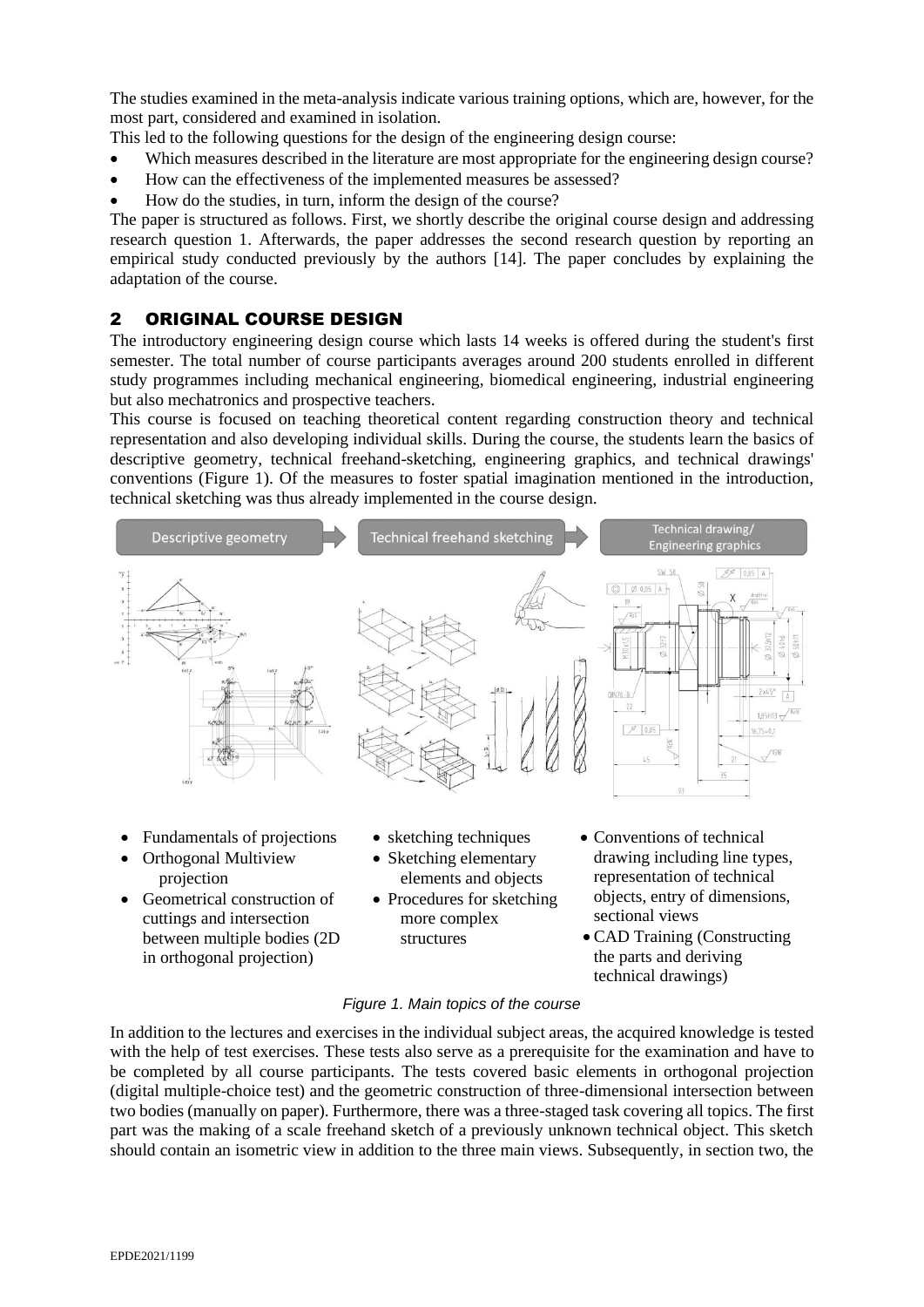sketch was to be converted into a 3D component using a CAD tool and afterwards into a twodimensional technical CAD drawing in the third section.

# 3 A STUDY OF VISUALIZATION MEDIA AND ITS INFLUENCE ON THE DEVELOPMENT OF SPATIAL ABILITIES IN ENGINEERING EDUCATION

The second research question has been addressed in the study, previously conducted by the authors that aimed to evaluate the effectiveness of the effect of the different visualisation media in developing students' cognitive skills. To assess the students' spatial abilities, imagined spatial transformations of objects, so-called mental rotation, were studied. Simultaneously, it was investigated which visualisation tools can positively influence students' spatial skills development. The study design and two of the main findings are briefly described below. A detailed description of the study and complete results can be found in [14].

### **3.1 Study design and test procedure**

In order to measure the degree of improvement, a mixed study design approach was used, with a preand post-test for the control- and the treatment groups. The pre-test took place at the start of the semester. The second (identical) post-test was performed at the end of the semester after everyone finished the three-staged task.

A redrawn version [15] of the paper-pencil Mental Rotation Test (henceforth referred to as "MRT") developed by Vandenberg and Kuse [16] was used to evaluate the mental rotation performance. The test is composed of various stimuli that are consistent with the cube figures created by Shepard and Metzler [17]. Peters and Battista [18] provide different redrawn versions of these 3D cube figures. Stimuli with alternating black and white cubes against a white background were chosen from their library, for better distinction.

The MRT is composed of two sets of twelve items each. As shown in the figure below (see

[Figure](#page-2-0) 2), each item consists of five stimuli with the target stimulus on the left side and four sample stimuli on the right side. The participants have to determine which two stimuli on the right side are rotated versions of the target stimulus. Incorrect choices are either mirror reflections of the target or structurally different.

<span id="page-2-0"></span>

*Figure 2. Schematic representation of the Mental Rotation Test setup and procedure*

Following the standard scoring developed by Peters [15], one point was given if both items were identified and marked correctly. A maximum number of 24 points were achievable.



<span id="page-2-1"></span>*Figure 3. Intervention in the tree-staged task: a) 2D dimetric drawing, b) digital measurement in a 3D-Pdf c) 3D-printed model*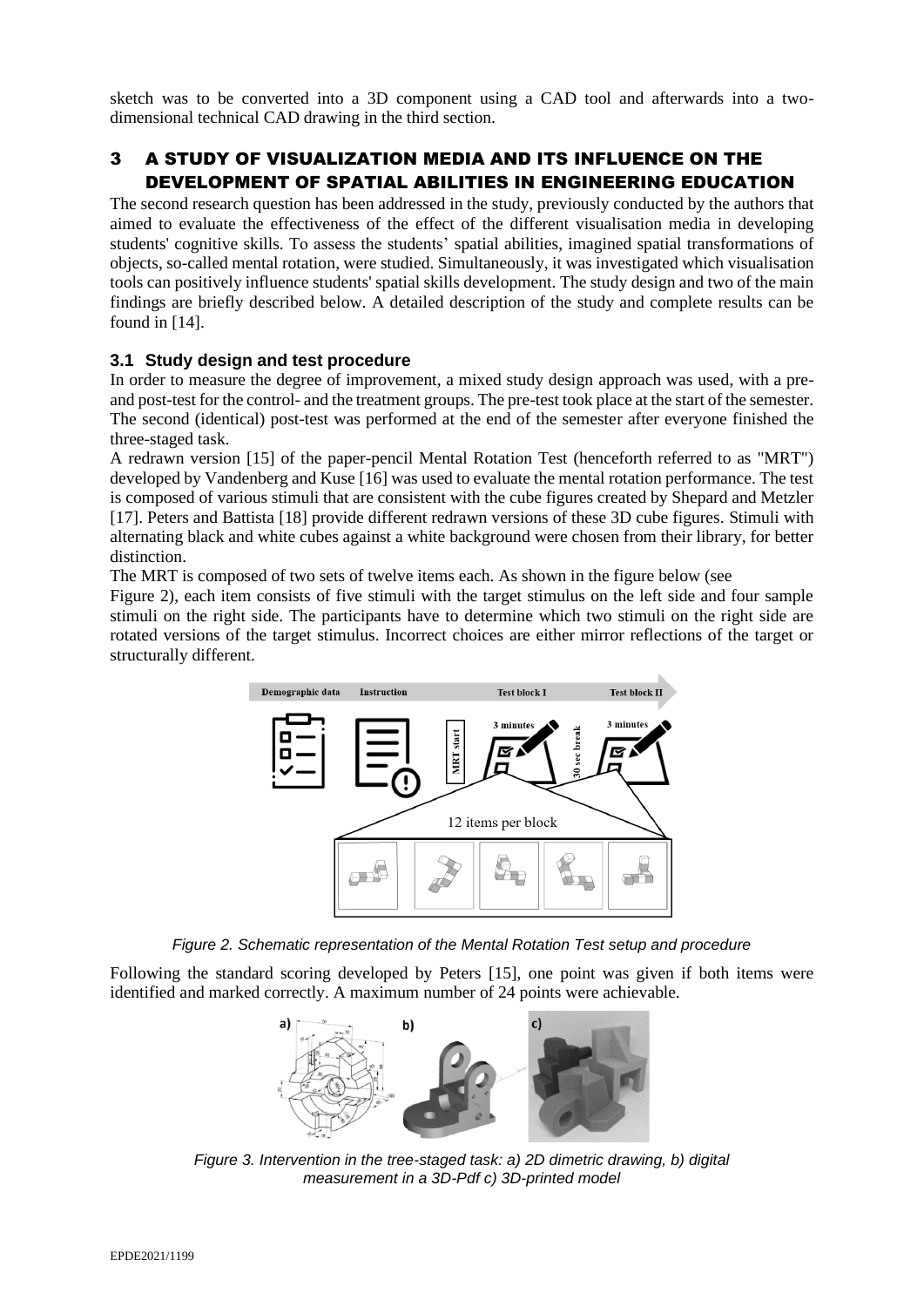For the intervention, the participants were randomly assigned to three groups. These groups differed with regard to the media used to visualise the technical objects (start point of the three-staged task) and the interaction possibilities provided by the media [\(Figure 3\)](#page-2-1). The first group (Group1) served as a reference-group and started with a two-dimensional representation of a dimensioned dimetric component view. This is the usual way of displaying components and machine elements in engineering design. The first treatment group (Group 2) received a virtual object in the form of a 3D-pdf file in which they had to measure the dimensions digitally. The second treatment group (Group 3) received objects physically in the form of 3D-printed components, which they had to measure independently on a specific date.

### **3.2 Main Findings**

Out of 135 students (112 males, 23 females), 79 students participated in the second test. Nine participants did not follow the test procedure correctly and were excluded from the test analysis. The final group of participants consisted of 59 males and 11 females.

The first main findings were that the training during the fundamental design engineering course resulted in a significant improvement of mental rotation performance with a large effect size [\(Figure 4\)](#page-3-0). The mean performance of the participants improved substantially during the semester, regardless of the respective treatment (see [Figure 4\)](#page-3-0). The overall mean value (M) increased during this period from M<sub>PreTest</sub>=7.37, with a standard deviation of SD=2.89, to M<sub>PostTest</sub>=10.83, SD=3.58 correct solved items.



*Figure 4. a) Point distribution and b) descriptive statistics for Pre-and Post-Test*

<span id="page-3-0"></span>Furthermore, the impact of the media used for the task definition was investigated. Therefore, the improvement (I) in mental rotation performance, as the difference between the initial mean score and the Post-Test score, was determined for each participant. [Figure 5](#page-3-1) shows the mental rotation performance of every group  $(M = \text{mean number of points}, SD = \text{standard deviation})$ . The secondary axis indicates the mean improvement in relation to the initial performance (relative mean improvement  $M_{\text{I}}$ ).



*Figure 5. Development of the average score depending on the group*

<span id="page-3-1"></span>The second main finding was that, although an independent samples t-test did not reveal significant differences in the improvement of mental rotation performance, a trend was observed [\(Figure 5\)](#page-3-1).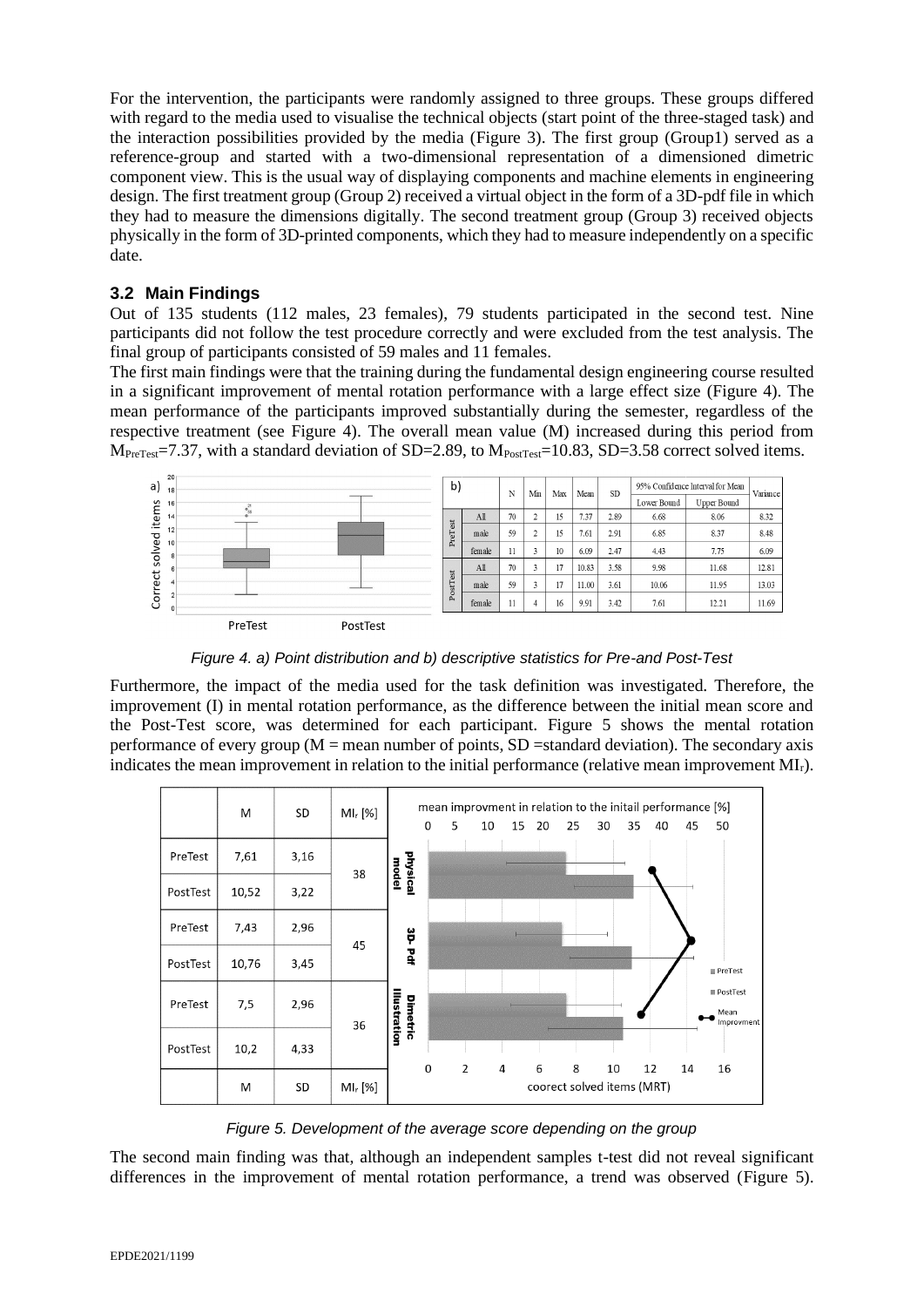Visualisation media which offer some interaction with an object help students to capture the object's spatial reality, thus lead to a considerable improvement of mental rotation performance. The most considerable improvement with a value of  $\text{MI}_{r}=45\%$  (MIt1=3.33) was observed in the group with the target object presented as 3D-pdf. This media allowed the user direct manipulations of the object so that the student can see the intermediate steps. For example, to complete the given task, the students had to rotate the object into the respective view to take the measurements. The live feedback about the direction of rotation and the resulting views is exactly what is examined in the MRT. Furthermore, 3D-pdf offers the opportunity to show arbitrary sections. The second-highest performance increase at a value of  $\text{MI}_{r}$ = 38% (MIt2=2.91) was in the group with the hand-held physical model of the target object. Although rotation was equally possible with this model, it is assumed that it is carried out unconsciously. On top of that, no section can be illustrated with this media. In the reference group with the dimetric illustration, the lowest mental rotation performance increase at a value of MIr= 36% (MIC=2.7) was detected. The two-dimensional representation does not offer any kind of interaction to support the participants' understanding of the object's spatial reality.

### 4 ADAPTED COURSE DESIGN

Based on these findings, the course design was adapted. First of all, sketching technical objects (the literature is unanimous on this) promotes the development of spatial skills. A new finding of the study was that media that offer interaction possibilities are conducive to the development of spatial perception. Based on these findings, various interventions were implemented. The distribution of the media used and the proportions in the individual subject areas are shown in [Figure 6.](#page-4-0)



*Figure 6. Overview of the use of media in the subject areas of the design course*

<span id="page-4-0"></span>On the one hand, 3D-Pdf is now used as a basic visualization tool to accompany the presentation of tasks in exercises. On the other hand, it is used as an additional visualisation in teaching theoretical lecture content [\(Figure 6\)](#page-4-0). Furthermore, physical models are now increasingly used in the exercises of all subject areas. Mainly we use 3D printed objects.

Regardless of the new media available, two-dimensional representations of technical objects are still widely used in engineering. For this reason, we have created an interactive e-learning module that aims to train the recognition and mapping of figures and their projections.

Another modification is the support of teaching by a team of tutors. Implementing all measures is very time-consuming and cannot be completed only during the regular course hours. Therefore, an additional exercise is offered via tutored hours. The tutors are MSc students that have successfully completed the supported courses. However, at the time of the study, these were not yet included in the learning concept and therefore not shown in the figure. The content of the tutored courses is working with physical objects. Here, for example, gears are assembled, and dissembled, and various objects are measured and sketched. Furthermore, tutors support the handling of the CAD system.

# 5 CONCLUSION AND OUTLOOK

The study has shown that the course design created, in the sum of all the measures taken, promotes the development of spatial imagination. Proven influencing factors are sketching and also the creation of